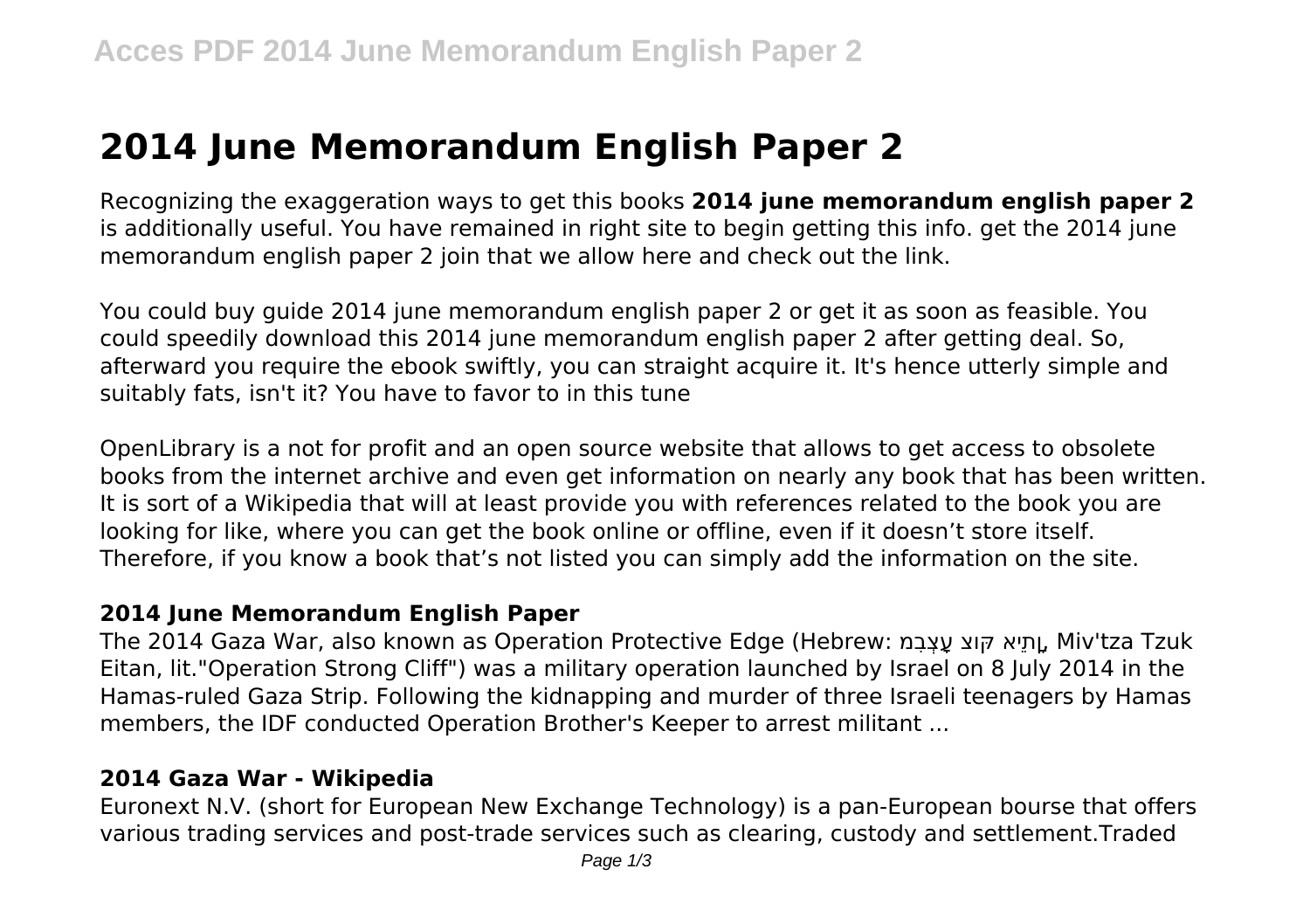assets include regulated equities, exchange-traded funds (ETF), warrants and certificates, bonds, derivatives, commodities, foreign exchange as well as indices. ...

### **Euronext - Wikipedia**

SECTION 4. MEMORANDUM [Effective from 1st April, 2014](1) The memorandum of a company shall state— (a) the name of the company with the last word "Limited" in the case of a public limited company, or the last words "Private Limited" in the case of a private limited company:EXEMPTIONS . In case of a Government Company, the words "in the case of a public limited company, or the last ...

### **Section 4 of Companies Act, 2013 – Memorandum | Corporate ...**

June 4, 2015 MLR 2014 Annual Reporting Form (XLSX) (XLSX – 115 KB) MLR 2014 Annual Reporting Form Instructions (PDF) (PDF – 427 KB) MLR 2014 Calculator and Formula Tool (VND.MS-EXCEL.SHEET.MACROENABLED.12) (XLSM – 147 KB) June 19, 2015 MLR and Risk Corridors 2014 System Validations (PDF) (PDF – 258 KB) May 9, 2016

## **Other Resources | CMS**

English EN (current language) Language. My EUR-Lex ... No 1060/2009, (EU) No 648/2012, (EU) No 600/2014 and (EU) No 909/2014. Proposal for a REGULATION OF THE EUROPEAN PARLIAMENT AND OF THE COUNCIL on digital operational resilience for the financial sector and amending Regulations (EC) No 1060/2009, (EU) No 648/2012, (EU) No 600/2014 and (EU ...

### **EUR-Lex - 52020PC0595 - EN - EUR-Lex**

Notice 2014–22 Notice 2014–22 This notice updates the appendix to Notice 2013–1, which lists the Indian tribes who have settled tribal trust cases against the United States. Notice 2012–60 originally was published in IRB 2012–41 (October 9, 2012).